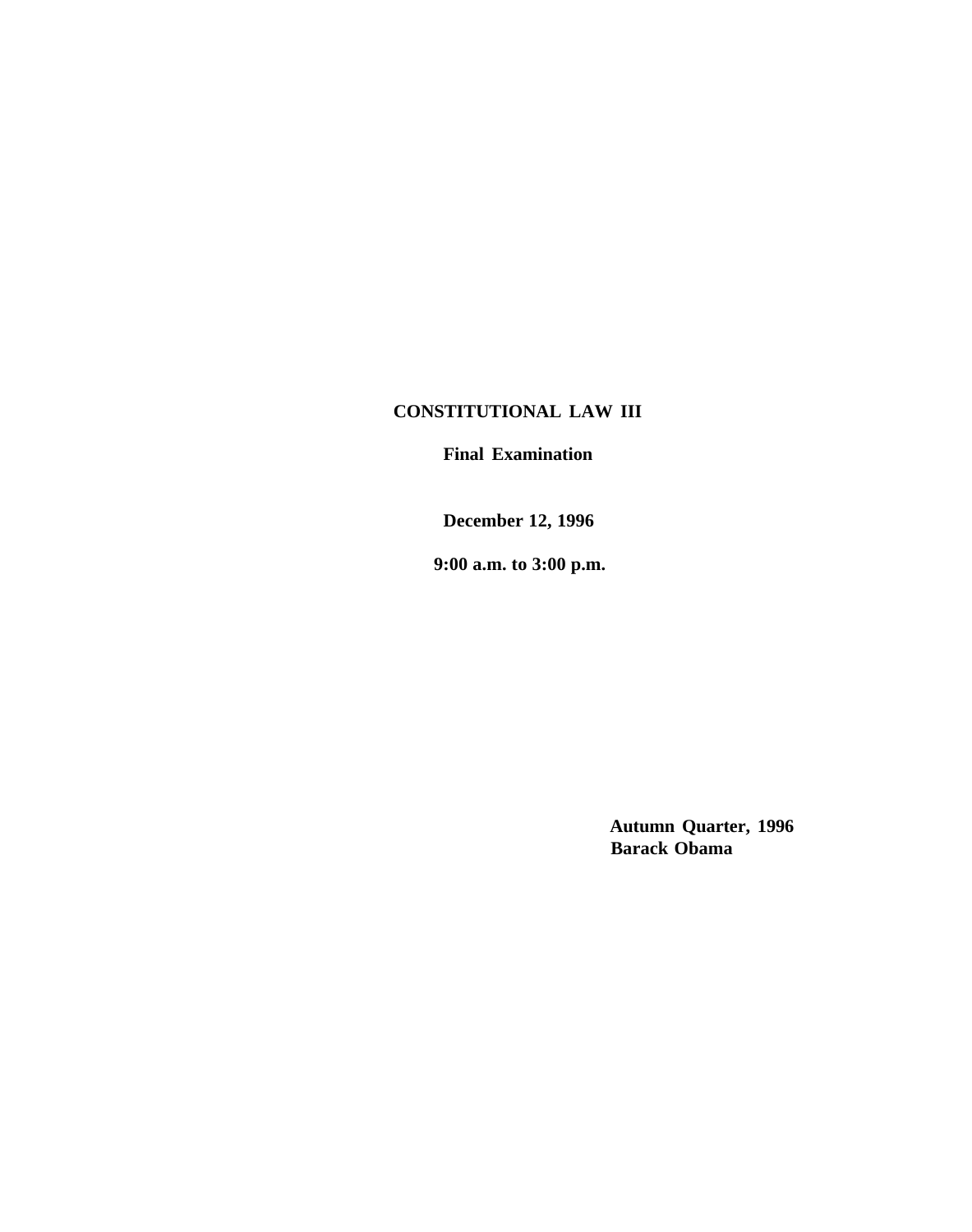## **Instructions**

- 1. This is an open book exam. You may use any materials or notes used in our class. You may not refer to cases, articles, etc. that were not used in class.
- 2. You will have six hours to complete the exam. The exam is designed, however, to be completed in approximately three hours. Feel free to use the extra three hours as you wish (anxiously flipping through the casebook for that one last citation, or heading over to the gym for a good workout - your choice).
- 3. The exam consists of two Parts. In grading the exam, I will treat each part as roughly equal in weight. Part Two contains two separately numbered questions: I will accord roughly the same weight to each question.
- **4. I would greatly prefer that your answer be typed (word-processed). Assuming you type, you must double-space, use a If-point font, and provide for at least one inch margins all the way around the page. Your answer must be no more than 15 pages; I will stop reading after 15 pages.**
- 5. If you really truly cannot type, or lack access to a word processor, then you may use a bluebook. Please write on only one side of the bluebook, and remember to skip lines.
- 6. Read each question carefully and think before **you** write. **Please do not feel obliged to make use of the 15 page maximum in formulating your answers. The exam can be answered magnificently in half that number.**

Good luck, and have a good holiday.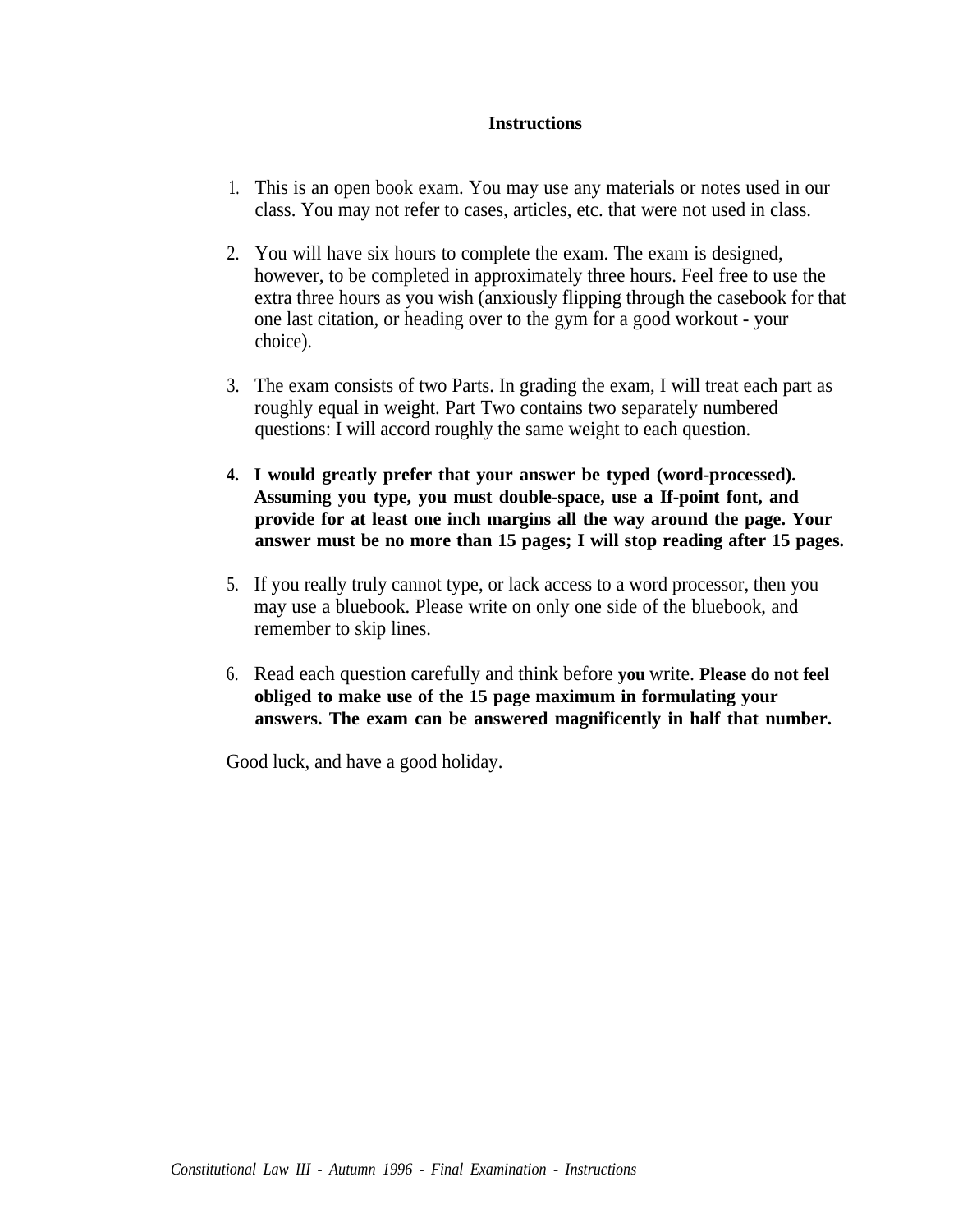## **Part One (one and a half hours)**

Helen, a forty-year old registered nurse, comes into your office seeking your best legal advice regarding possible constitutional claims against the State of Wazoo. Wazoo is a state in the United States. Helen informs you that she is a lesbian, and that she has been involved in a monogamous relationship with - and has shared a household with -- her partner, Rachel, for the past seven years. The two of them moved to the State of Wazoo just six months ago, in part so they could be closer to Rachel's ailing mother.

Since their arrival in Wazoo, Helen has worked at Wazoo State Hospital, a state owned and operated facility. Although the subject of her sexual orientation did not come up when she was interviewing for the job, Helen has made no attempt to hide her relationship with Rachel from her co-workers at the Hospital, and most them, including her supervisor, are aware that she is a lesbian. Helen maintains that she has suffered no harassment or discrimination on the job, and has received excellent performance reviews.

For some time now, Helen and Rachel have wanted to start a family. Rachel cannot bear children for various medical reasons. Before moving to Wazoo, Helen attempted to become pregnant by way of artificial insemination, using sperm donated by Rachel's brother, Jim. These attempts were unsuccessful, and Helen's doctor subsequently advised her that due to blockage in her fallopian tubes, Helen's best - and perhaps only -- hope of becoming pregnant would be through the process of in vitro fertilization (the procedure would involve removing Helen's eggs from the uterus, fertilizing them with Jim's sperm in a laboratory, and then transferring them back into Helen's uterus). Moreover, Helen's doctor informed her that because she is nearing the end of her childbearing years, the likelihood of in vitro fertilization resulting in a successful pregnancy would drastically diminish within the next two to three years.

Helen and Rachel are therefore anxious to move forward with in vitro fertilization; they see it as their last chance at having a child of their own. Because Rachel's work provides no health benefits, and given the expense of in vitro fertilization, Helen and Rachel will not be able to afford the procedure unless it is covered under the health care plan Helen receives as a state employee.

Unfortunately, when Helen went in to talk to her benefits officer at the Hospital, she learned that the Wazoo state legislature passed a law last year, titled the "Preservation of Family Values Act" (PFVA), that, inter alia, prohibits any doctor or health care professional, whether in private practice or employed by the state, from providing infertility services to any unmarried person within the State of Wazoo. The statute further prohibits the use of any hospital, clinic or health care facility, whether public or private, from providing such services to any unmarried person within the State of Wazoo. PFVA goes on to read that "in the event a federal or state court finds these general prohibitions against the provision of infertility services to unmarried persons to be unconstitutional,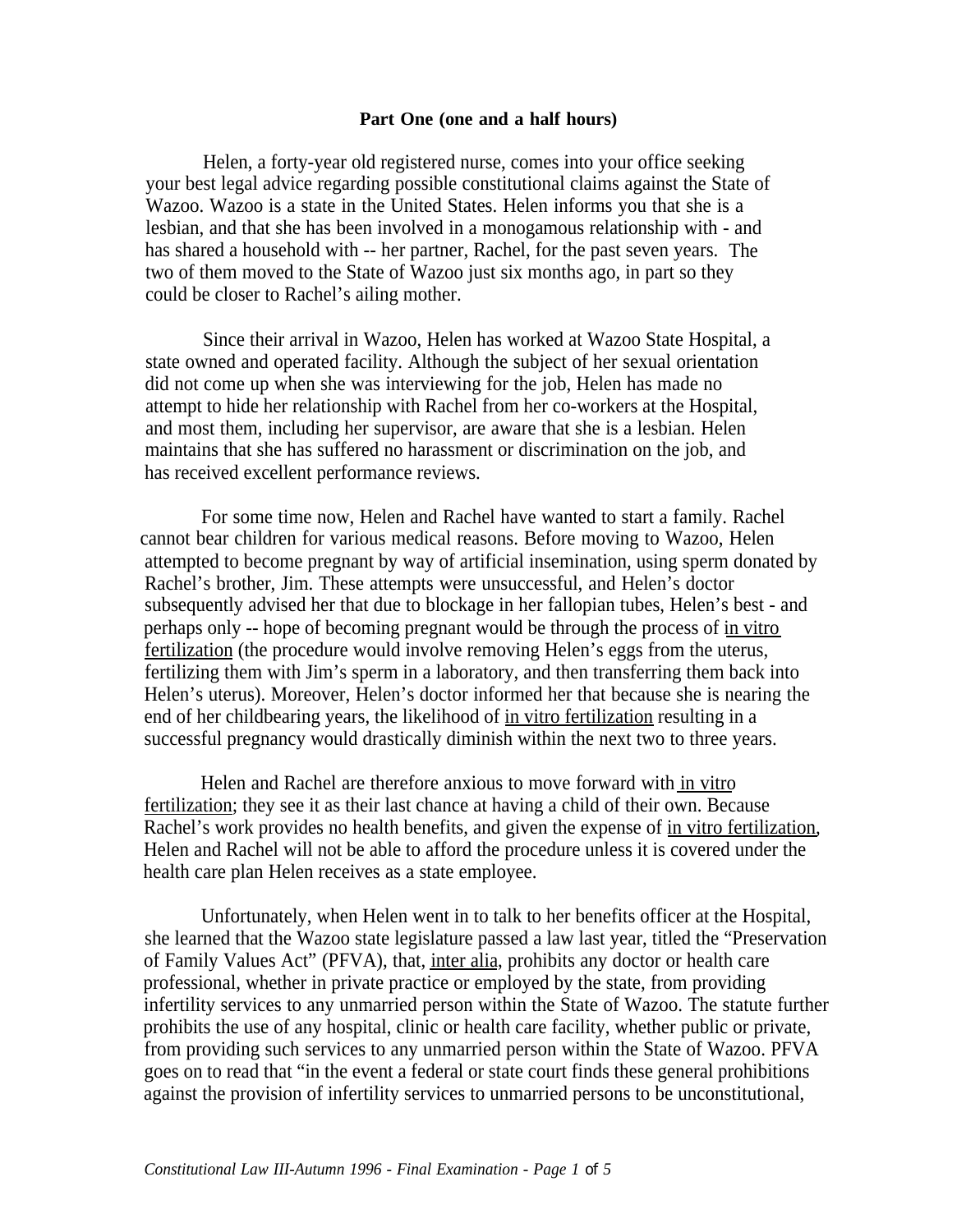then the prohibitions shall apply only to the provision of infertility services to homosexual couples." Finally, PFVA mandates that coverage of infertility services under the health care plan for state employees shall apply only to married, heterosexual couples.

The benefit officer at Wazoo State Hospital went on to tell Helen that in a highly publicized case last year, a single woman and her male partner obtained infertility services from a private clinic, in direct violation of PFVA. The Attorney General of Wazoo declined to prosecute the woman's doctor in that case, and stated publicly (although not in court) that his office understood the primary purpose of the law to be the prevention of childbearing by homosexual couples. As a consequence of this failure to prosecute on the part of the Attorney General's office, private doctors and clinics throughout the state have continued to provide infertility services to those persons who can pay their fees, without inquiring into the patient's sexual orientation. Public institutions like Wazoo State Hospital, on the other hand, have felt obliged to abide by PFVA, and the benefit officer knows of no instance where unmarried state employees have been able to obtain coverage for infertility services under their state health plan. Helen's attempt to obtain coverage for the in vitro fertilization procedure through her health plan has therefore been denied.

Assume that everything the benefit officer has told Helen turns out to be true, and that there are no state action or standing problems involved in Helen's case. Assume further that 1) PFVA does not define homosexuality; 2) PFVA defines marriage in the traditional fashion (i.e. a state-sanctioned, legally binding contract into which persons of the same sex cannot enter); and 3) PFVA's stated purpose is both brief and vague namely, "to preserve the integrity of marriage as an institution," and "to curb the steady increase in out-of-wedlock births" (the legislative record contains summary findings that out-of-wedlock births frequently result in economic hardship for both mother and child, and that such hardship eventually places a unsustainable strain the state's social service budgets).

Please analyze the possible claims Helen may have under both the Equal Protection Clause of the Fourteenth Amendment, and under the "substantive" component of the Due Process Clause of the Fourteenth Amendment. Given that this is a preliminary memo for your file, you do not need to arrive at any definitive conclusions regarding Helen's claims; rather, your analysis should include any arguments that seem plausible, and should then identify any potential weaknesses in these arguments. In framing your analysis, you may find it useful to discuss the constitutionality of each component of PFVA separately. You should also consider the constitutionality of these various clauses in the statute not only as applied to Helen, but also as potentially applied to unmarried persons generally.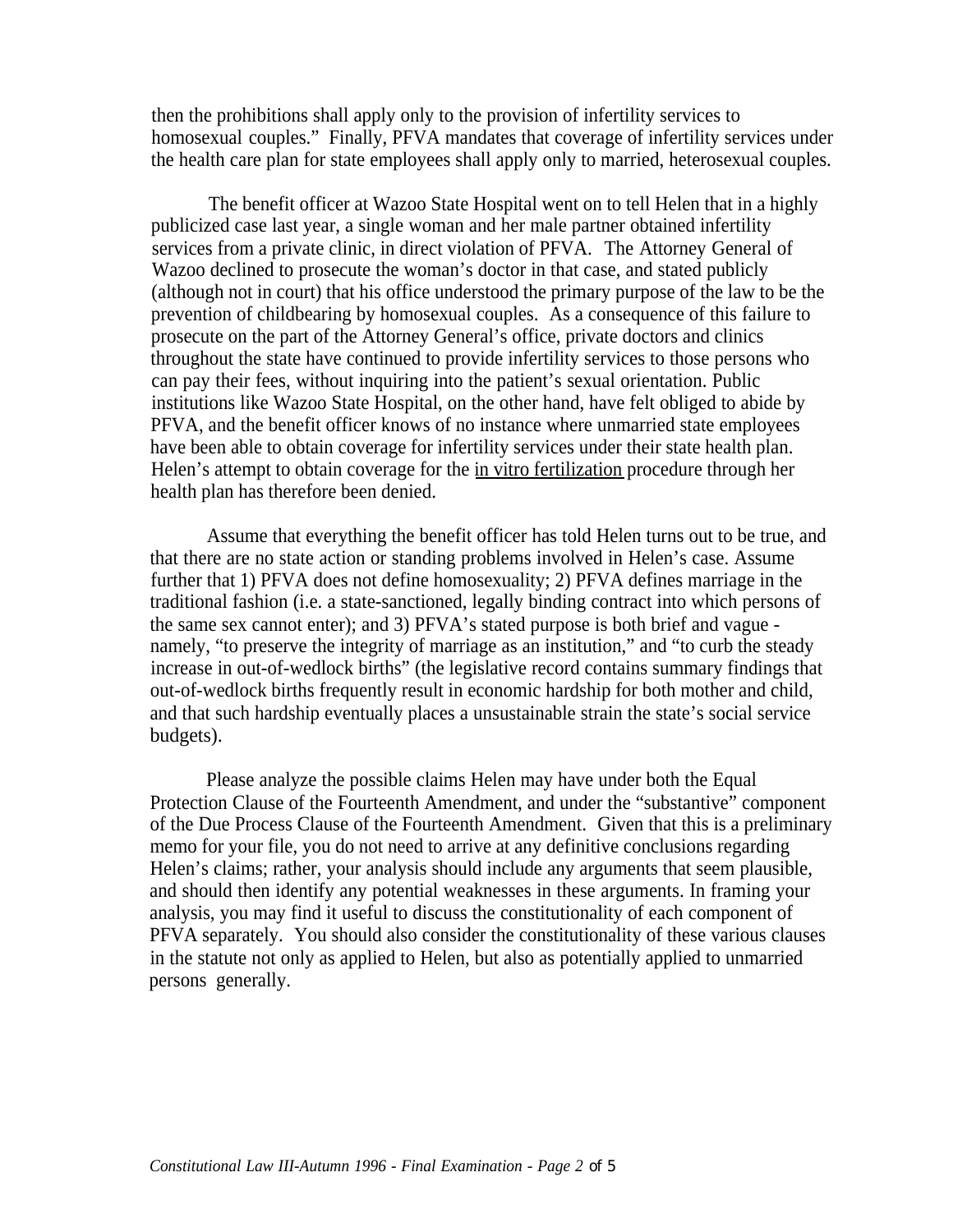## **Part 2 (one and a half hours)**

Two years ago, Mayor Dudley Duright was elected as the first African-American mayor of Wazoo City. Wazoo City is the largest city in the State of Wazoo, with a population that is roughly 50 percent African-American and 50 percent white. The population is remarkably segregated, with almost 80 percent of all African-Americans residing in the city's South Side, and almost 90 percent of whites residing in the city's North Side. In winning the election, Mayor Duright garnered almost 95 percent of the African-American vote, and less than 15 percent of the white vote.

Since the election, the Mayor has been under great pressure from some of his supporters to open up economic and employment opportunities to Wazoo City's African-American population. These supporters identify two areas of particular concern: city contracting, and the racial composition of the city's Fire Department. You have been appointed as the city's corporation counsel, and he calls you in to discuss these issues.

1) Contracting. The Mayor first refers you to studies showing that only 5 percent of the contractors certified by the city to obtain public works projects are African-American, and that only 1 percent of all city contracts actually awarded go to African-American owned firms. These same studies also show that African-American contractors are much more likely to hire African-American workers: less than 5 percent of the workers employed by white contractors are African-American, compared to 50 percent of the workers employed by African-American contractors.

The Mayor's supporters find the paucity of city work going to African-American contractors particularly galling given that poverty and unemployment in the city's African-American neighborhoods is almost three times higher than it is in the city's white neighborhoods. Moreover, under a federal program called Project HOPE, the city has just received \$1 billion, to be allocated over a period of ten years, for the rehabilitation of Wazoo City's low-income housing projects. Seventy-five percent of these housing projects are located within the city's South Side; however, if current patterns continue, the lion's share of Project HOPE contracts will go to white contractors.

The majority of scholars who have studied the issue conclude that the lack of representation among African-Americans in the construction industry is the result of long-standing discriminatory practices at a number of different levels: a history of segregation and unequal resource allocation at the elementary and secondary school level; past zoning practices that have encouraged residential segregation; the continued inability of African-Americans to gain entry into trade unions that serve as the training ground for many successful contractors; the unwillingness of banks to finance African-American concerns (most of which are small and undercapitalized); the unwillingness of established white contractors to take on African-American firms as subcontractors; and finally, the well-established, albeit covert, practice in previous administrations of giving contracts only to their political friends, the vast majority of whom were white. Despite the wealth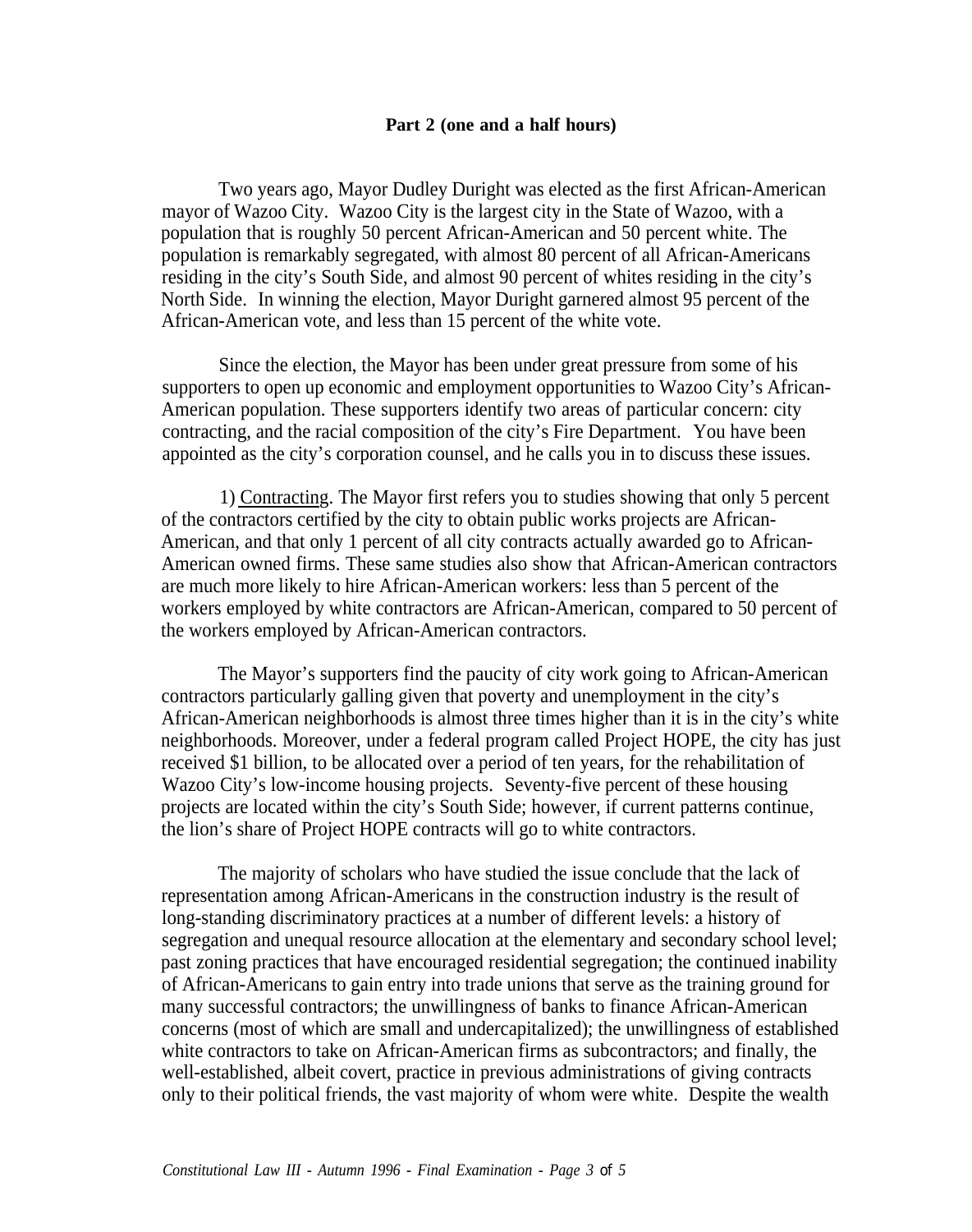of historical and anecdotal evidence, however, there is no concrete evidence that the city has engaged in systematic discrimination in the awarding city contracts at any time during the past fifteen years.

The Mayor is aware that the courts have struck down a number of affirmative action programs involving contracting in recent years, and is sensitive to accusations that he cares only about Wazoo City's African-American population. The Mayor is also concerned that affirmative action programs too often benefit only a select group of African-Americans, and do not address the severe problems of unemployment and disinvestment in Wazoo City's poorest neighborhoods.

The Mayor has therefore asked his staff to prepare a plan that he believes will address his supporters' concerns and survive challenge in the courts. The plan involves only those contracts related to the \$1 billion, ten-year Project HOPE program. The plan would give a significant preference (a "plus" factor) in the awarding of Project HOPE contracts to any firm whose principle place of business is in a "low-income community" or whose owner is a resident of a "low-income community." The plan would provide this same preference to any firm that meets particular goals in hiring workers who are residents of a "low-income community." Under the plan, the term "low income" would be defined on the basis of such objective measures as median income and unemployment; the boundaries used to define particular "communities" would be identical to those that the city has used in the past for various planning purposes. Because the majority of Wazoo City's low income communities are located in the South Side, the net result of the plan would be to give a substantial preference to contractors that are either owned by African-Americans or who hire African-American workers. Nevertheless, the Mayor's staff has indicated that even if the plan is implemented, the majority of Project HOPE work will still go to established white contractors.

The Mayor expects his plan to be challenged in the courts by the Wazoo City Contractors Association. He asks you to prepare a memo evaluating the legality of his plan under the current law established by the United States Supreme Court. You should argue both sides of the issue for him, but end by giving him your considered opinion on how to the courts might come out, and how he might best frame his proposal so as to survive constitutional scrutiny.

2) Fire Department Hiring. The second major area of concern for the Mayor involves the method by which new firefighters are hired by the Fire Department. At the moment, only 15 percent of the city's fire-fighters are African-American, despite the fact that the pool of applicants largely mirrors the general population of Wazoo City (50 percent African-American). It is well-established that up until 1980, the Fire Department engaged in discriminatory hiring practices; indeed, getting a job as a firefighter was based largely on your political connections to party ward bosses. As the result of several lawsuits brought by African-American plaintiffs, and a federal consent decree subsequently entered into by the city in 1980, the Fire Department now hires new firefighters exclusively based on each applicant's ranking on a written exam that is